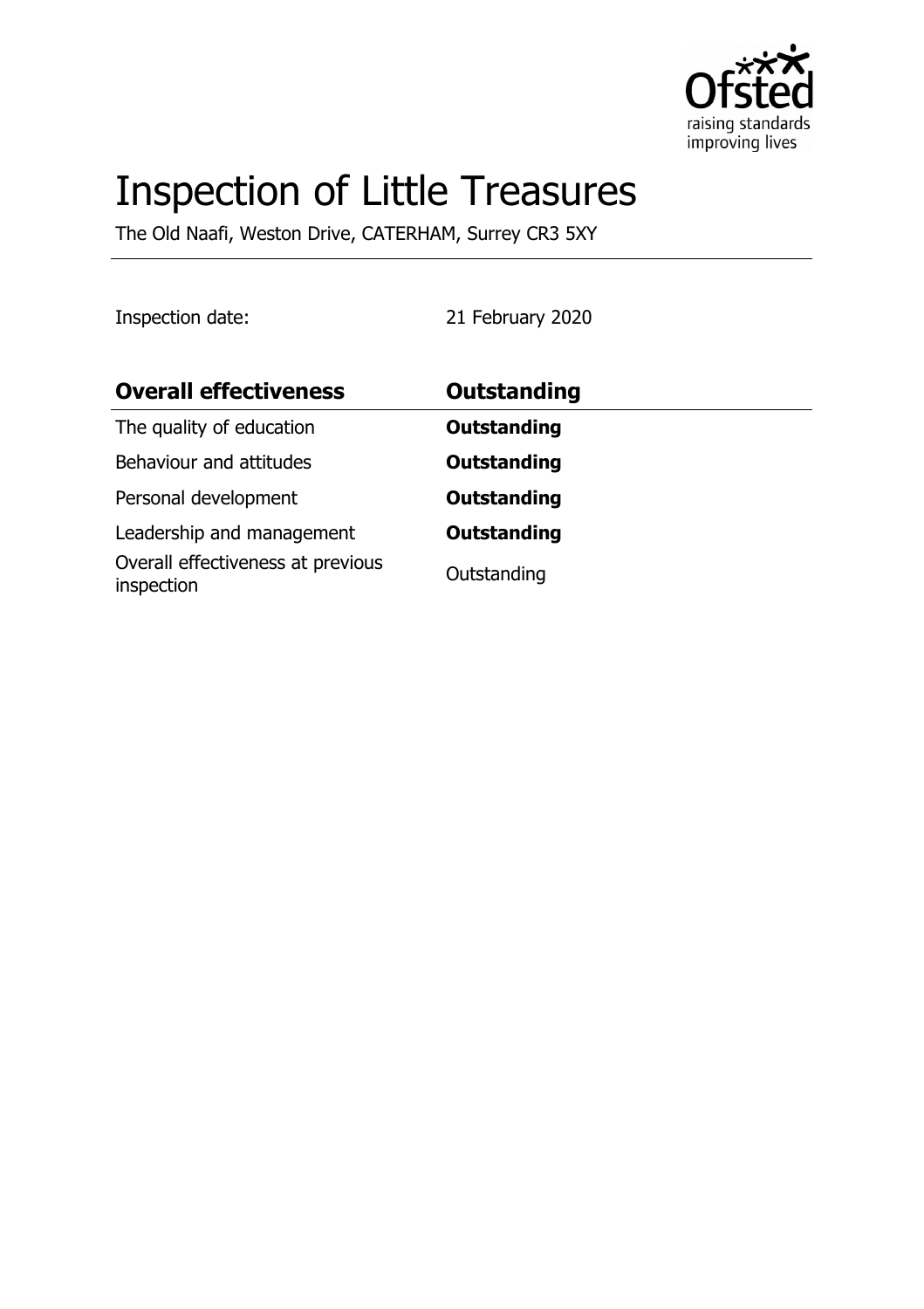

# **What is it like to attend this early years setting?**

#### **The provision is outstanding**

Children flourish in this outstanding nursery. They form exceptionally close bonds with staff and feel a strong sense of belonging. Staff know each child exceptionally well. They have very high expectations for all children and ensure that they benefit from a highly engaging and exciting environment. Children take part in a range of activities that link to their interests and individual stages of development. For example, younger children explore coloured sand with excitement and immense curiosity. They enjoy feeling the texture of the sand, scooping and pouring it through funnels and sieves, and laugh with delight as they watch it run through their fingers. Children are highly inquisitive learners and relish tackling activities that offer plenty of challenge. For example, older children work together to make intricate and imaginative models from recycled materials and explore colour mixing as they proudly decorate their masterpieces. The youngest children develop safe, secure attachments and have lots of fun joining in as they rapidly learn new words and actions to songs.

Children behave exceptionally well. They are respectful, kind and make friendships from the youngest age. Children share resources, take turns and praise each other during activities and mealtimes. They show high levels of resilience and older children solve minor difficulties or disagreements independently. Children frequently showed affection to staff and each other, showing they are building on high levels of emotional intelligence.

#### **What does the early years setting do well and what does it need to do better?**

- $\blacksquare$  Children's independence skills are highly impressive. They follow their own interests and are engrossed in their work. Children concentrate for long periods as they play. They have a secure understanding of their responsibilities to look after their environment and take care of themselves. For example, after having great fun exploring sand, children gather their dustpans and brushes and work hard to tidy away their mess.
- Staff prioritise developing children's communication and language skills. They model language extremely well. Staff talk constantly to children and listen carefully to what children have to say. They skilfully match the language they use and the questions they ask to the needs of each child. For example, younger children eagerly repeat words that they hear the staff say, such as the names of animals. Older children use more complex sentences to plan, reflect and explain what they might do next.
- $\blacksquare$  Parents are incredibly positive about the setting. They describe it as an amazing place to learn, make friends and have fun. Staff work closely with parents, and children benefit from a very strong continuity of care. Staff have a superb range of strategies that they use to involve parents. For example, parents love the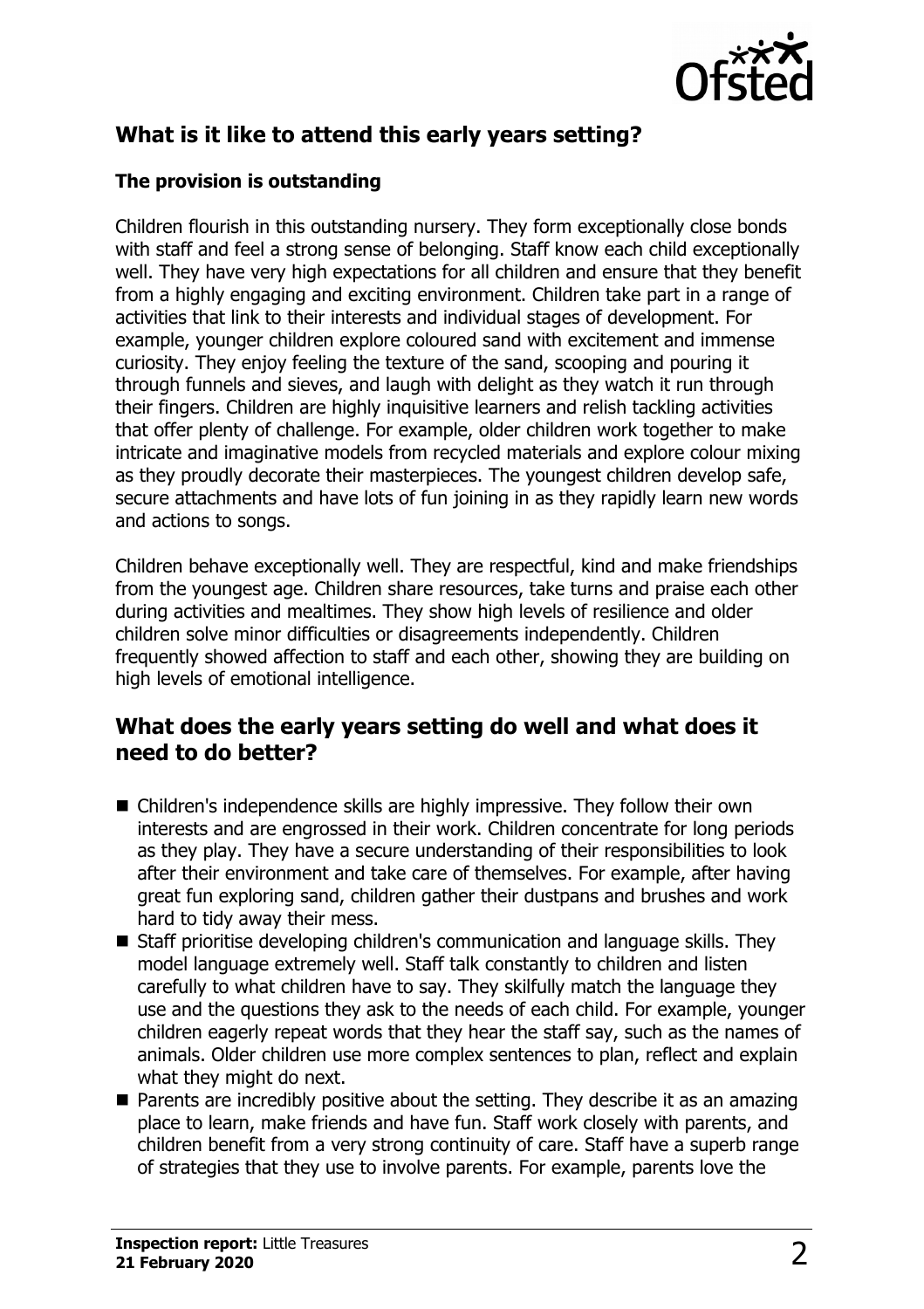

verbal and written feedback they receive and regularly share with staff observations about what their children are learning at home. Parents report that their children are ready for school, confident and successful.

- Staff meticulously plan learning opportunities which build on the children's previous experiences so that they know and can remember more. Children's early mathematical knowledge is developed extremely well. For instance, dressed as builders, they eagerly search for building blocks of different size and shape to support and extend the structures they are building. They carefully count and discuss the weight of the blocks using an impressive array of mathematical vocabulary.
- Staff provide endless opportunities to extend the children's vocabulary and their understanding of the world. They use sophisticated new words to promote thought-provoking discussions. Children were confidently able to discuss the meaning of the word 'recycling'. One child said, 'We need to reuse plastic to help protect the fish in the ocean so they don't get sick.'
- $\blacksquare$  Managers and staff constantly reflect on their practice and identify things they can do better. Rigorous monitoring of teaching ensures that training needs are accurately identified and help staff reflect on their strengths and identify things they can do better. Staff speak very highly of the support they receive from managers.
- $\blacksquare$  Leaders and staff are utterly committed to creating a welcoming and inclusive environment. There is a strong connection to the local community, which is celebrated and strengthened through regular outings and visits. For example, staff and children enjoy trips on the local bus, visits to the nearby park and walks in the community.
- $\blacksquare$  Children are challenged in their learning and make excellent progress, including those with special educational needs and/or disabilities and those who speak English as an additional language. They are recognised and valued as individuals by the very experienced and knowledgeable staff. Children develop skills and attitudes that prepare them for later life and their next stage of learning, including school.

# **Safeguarding**

The arrangements for safeguarding are effective.

Managers and staff have an excellent understanding of safeguarding issues. They know how to take prompt and effective action should they have any concerns about children's welfare. Staff know the procedures for reporting allegations and how to escalate concerns to professionals outside of the nursery, if necessary. They supervise children well, and ensure a safe environment is maintained for them. Managers question staff often to ensure they maintain a thorough knowledge and understanding of legislation and nursery procedures. Managers check that all staff remain suitable to work with children and they have exceptionally safe recruitment procedures for employing new staff.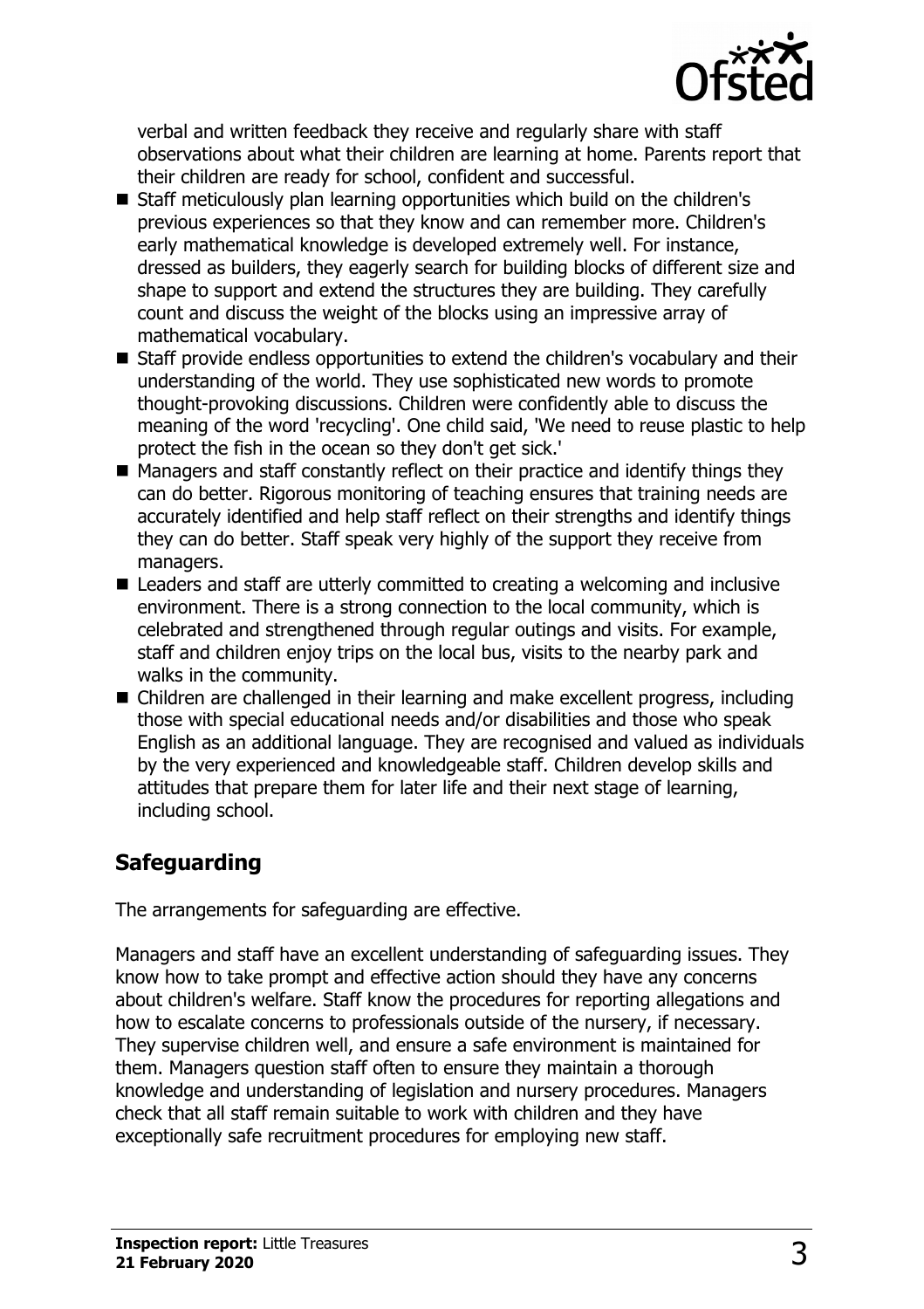

| <b>Setting details</b>                              |                                                                                      |
|-----------------------------------------------------|--------------------------------------------------------------------------------------|
| Unique reference number                             | 122410                                                                               |
| Local authority                                     | Surrey                                                                               |
| <b>Inspection number</b>                            | 10128554                                                                             |
| <b>Type of provision</b>                            | Childcare on non-domestic premises                                                   |
| <b>Registers</b>                                    | Early Years Register, Compulsory Childcare<br>Register, Voluntary Childcare Register |
| Day care type                                       | Full day care                                                                        |
| Age range of children                               | $0$ to 5                                                                             |
| <b>Total number of places</b>                       | 98                                                                                   |
| Number of children on roll                          | 90                                                                                   |
| Name of registered person                           | Little Gems and Little Treasures Ltd                                                 |
| <b>Registered person unique</b><br>reference number | RP908032                                                                             |
| <b>Telephone number</b>                             | 01883343678                                                                          |
| Date of previous inspection                         | 30 July 2015                                                                         |

### **Information about this early years setting**

Little Treasures Pre-School & Day Nursery, based in Caterham, is one of three settings privately owned by Little Gems and Little Treasures Ltd. They registered in 1993. The nursery is open Monday to Friday between 7.30am and 6pm throughout the year, closing for a week at Christmas. The nursery is in receipt of funding for the provision of free early education for two-, three- and four-year-olds. The nursery employs 26 members of staff, 19 of whom have appropriate early years qualifications at level 2 and above.

## **Information about this inspection**

**Inspector** Joanne Allen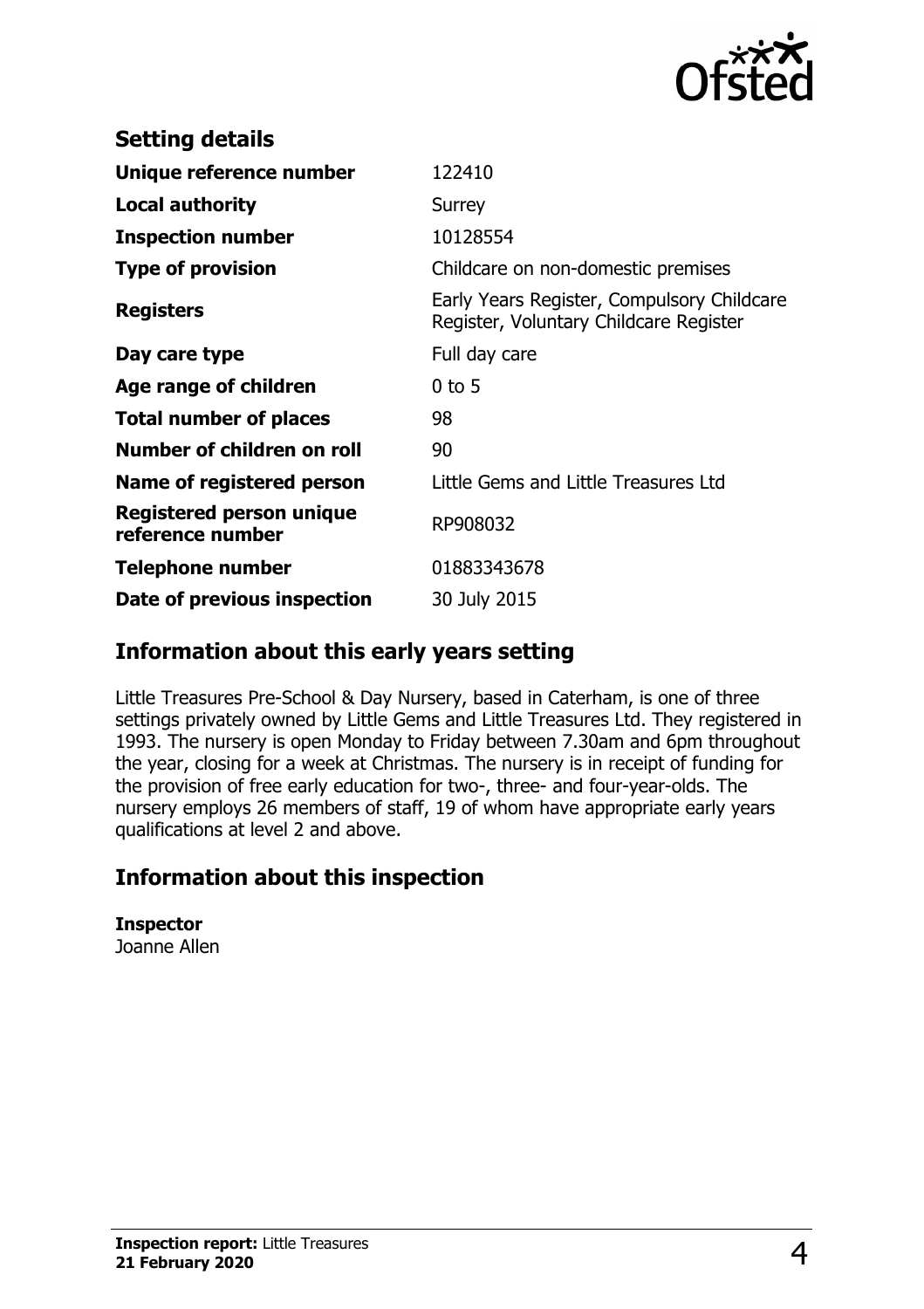

#### **Inspection activities**

- $\blacksquare$  The inspector viewed all areas of the nursery and discussed the curriculum with the management team.
- $\blacksquare$  The inspector observed the quality of teaching during activities indoors and outdoors, and assessed the impact this has on children's learning.
- $\blacksquare$  The inspector carried out a joint observation with the manager.
- $\blacksquare$  The inspector held a meeting with the management team and spoke to staff and children.
- $\blacksquare$  The inspector took account of the views of parents by speaking with some of them during the inspection and looking at relevant documentation.

We carried out this inspection under sections 49 and 50 of the Childcare Act 2006 on the quality and standards of provision that is registered on the Early Years Register. The registered person must ensure that this provision complies with the statutory framework for children's learning, development and care, known as the early years foundation stage.

If you are not happy with the inspection or the report, you can [complain to Ofsted.](http://www.gov.uk/complain-ofsted-report)